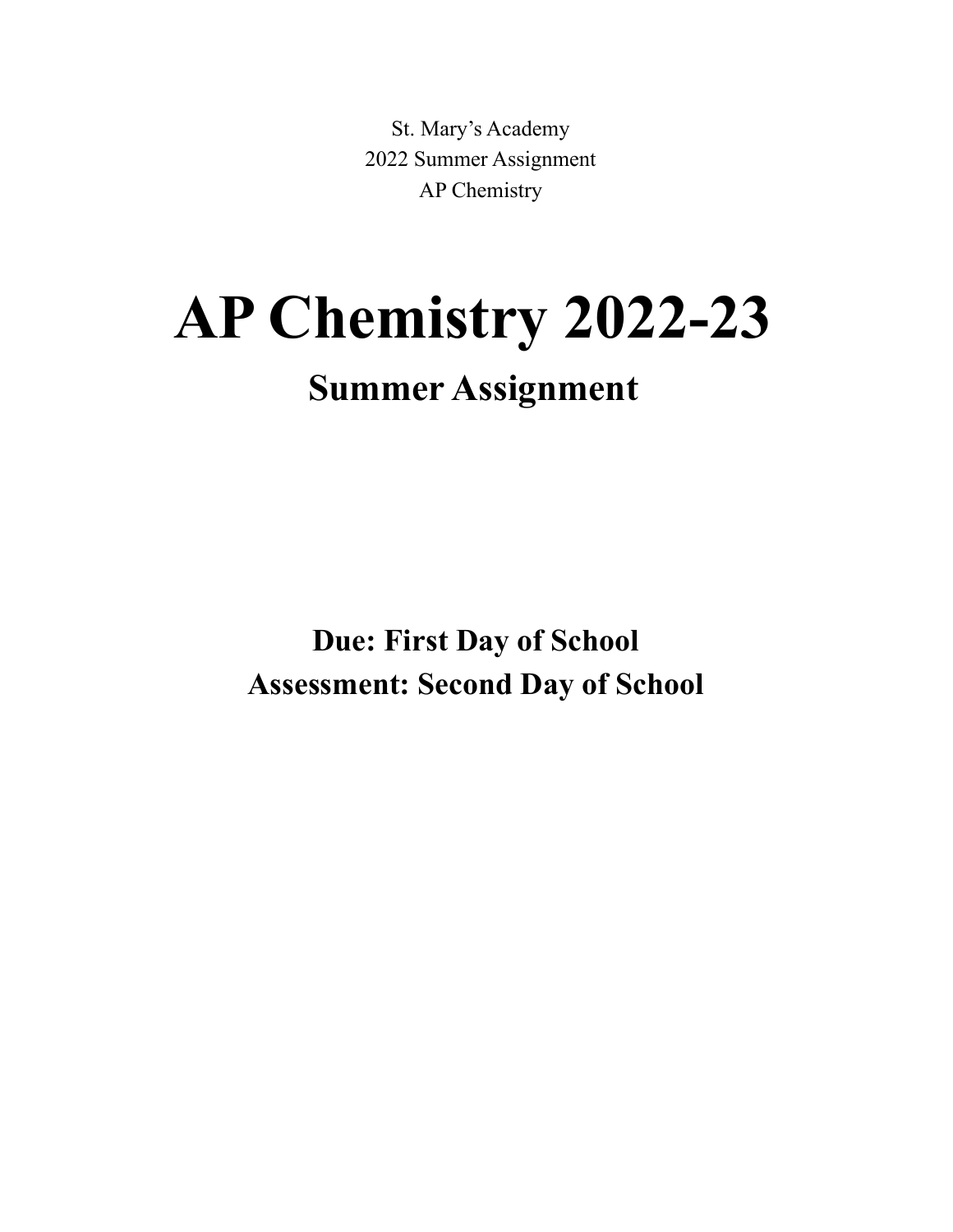# **Section 1: Naming**

Knowing how chemical compounds are named will be an expected skill on Day 1. This includes covalent compounds, ionic compounds (with and without transition metals), polyatomic ions, acids/bases, etc.

| Name               | Formula                           |
|--------------------|-----------------------------------|
| Ammonium           | NH <sub>4</sub>                   |
| Acetate            | CH <sub>3</sub> COO <sup>-</sup>  |
| Carbonate          | $\overline{{\rm CO}_3}^2$         |
| <b>Chlorate</b>    | ClO <sub>3</sub>                  |
| <b>Chlorite</b>    | ClO <sub>2</sub>                  |
| <b>Chromate</b>    | $2 -$<br>CrO <sub>4</sub>         |
| Cyanide            | $CN-$                             |
| <b>Bicarbonate</b> | HCO <sub>3</sub>                  |
| Hydroxide          | OH <sup>-</sup>                   |
| <b>Nitrate</b>     | NO <sub>3</sub>                   |
| <b>Nitrite</b>     | NO <sub>2</sub>                   |
| Perchlorate        | ClO <sub>4</sub>                  |
| Permanganate       | MnO <sub>4</sub>                  |
| Phosphate          | $3-$<br>PO <sub>4</sub>           |
| Phosphite          | $\overline{3}$<br>PO <sub>3</sub> |
| <b>Sulfate</b>     | $2-$<br>SO <sub>4</sub>           |
| <b>Sulfite</b>     | $2 -$<br>$SO_3$                   |

*Polyatomic Ions - Must be Memorized*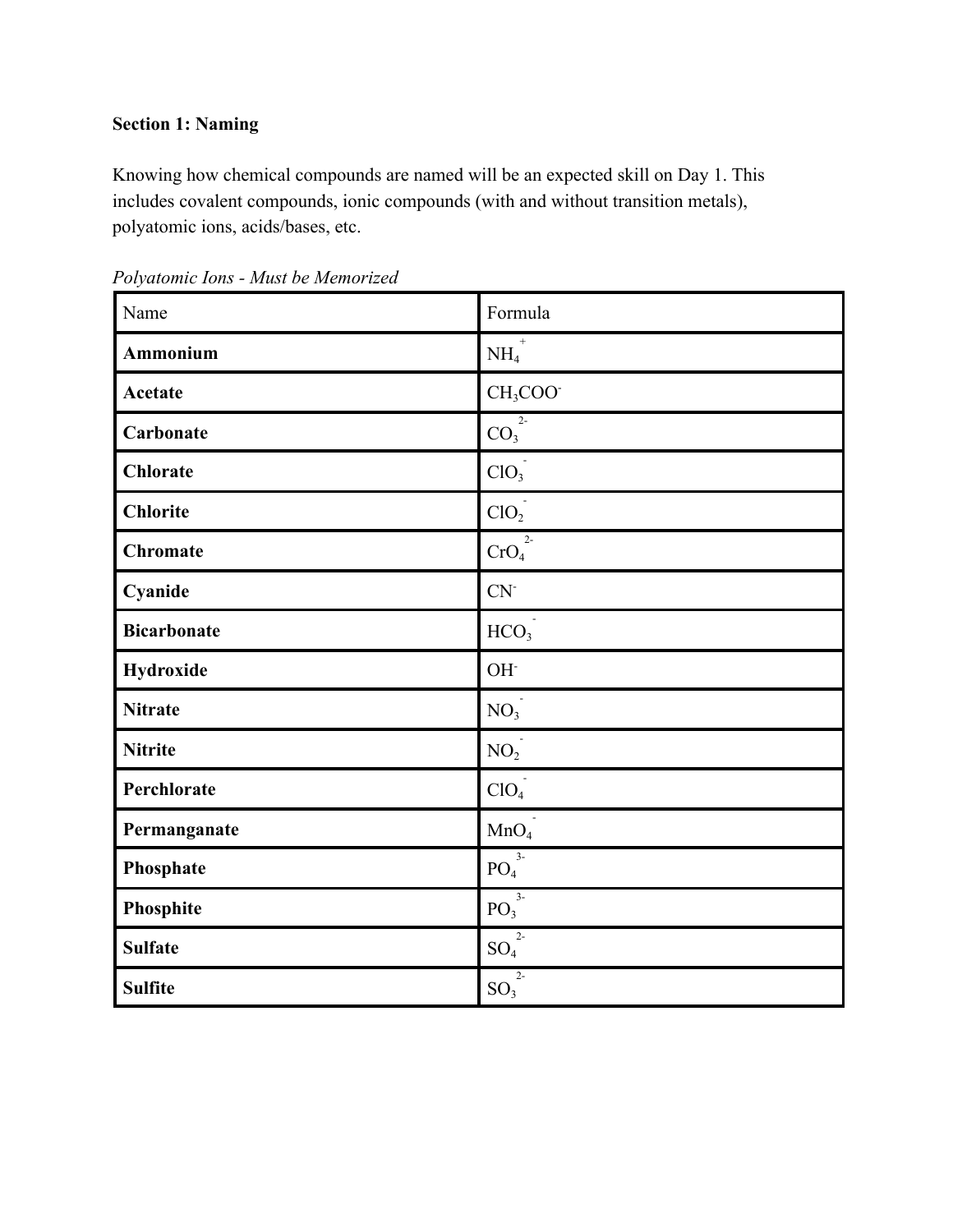| Name                              | Formula                      |  |
|-----------------------------------|------------------------------|--|
| NaHCO <sub>3</sub>                |                              |  |
| <b>NaF</b>                        |                              |  |
| MgCl <sub>2</sub>                 |                              |  |
| $N_2O$                            |                              |  |
| Pb(NO <sub>3</sub> ) <sub>4</sub> |                              |  |
| $H_3PO_3$                         |                              |  |
| AgNO <sub>3</sub>                 |                              |  |
| Na <sub>3</sub> N                 |                              |  |
| Hg(NO <sub>3</sub> ) <sub>2</sub> |                              |  |
| <b>HCN</b>                        |                              |  |
| HCIO <sub>4</sub>                 |                              |  |
| $Br_2I_4$                         |                              |  |
|                                   | Pentaphosphorus Octafluoride |  |
|                                   | Ammonium Sulfate             |  |
|                                   | Nitric Acid                  |  |
|                                   | <b>Barium Sulfate</b>        |  |
|                                   | Phosphorous Acid             |  |
|                                   | Iron (II) Sulfide            |  |
|                                   | Sodium Hydroxide             |  |
|                                   | Nitrogen Pentaoxide          |  |
|                                   | Magnesium Carbonate          |  |
|                                   | Phosphoric Acid              |  |
|                                   | Iron (III) Chloride          |  |

*For each of the following, provide the corresponding name or chemical formula*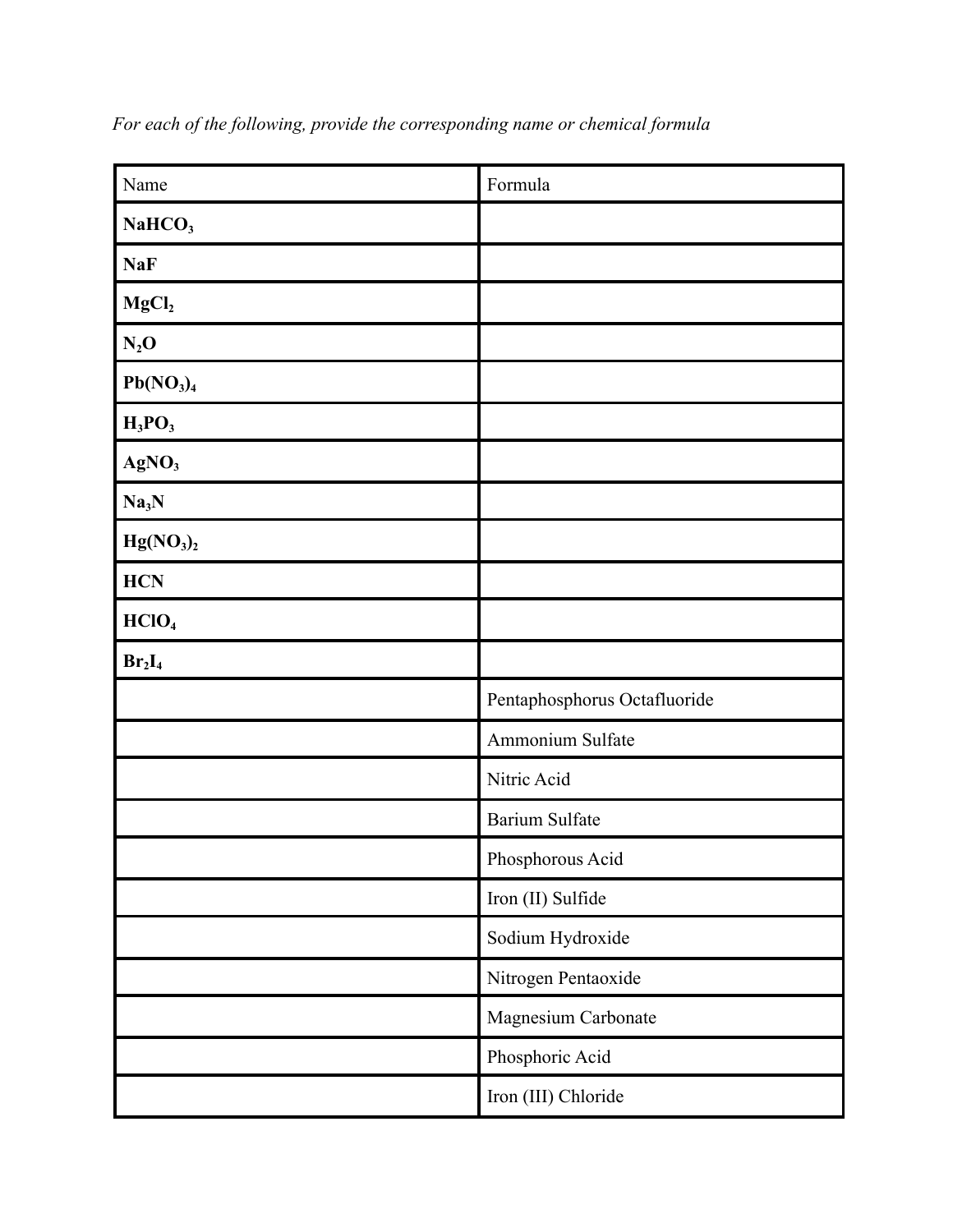## **Section 2: Conversions using moles, grams, and particles**

Conversions using Avogadro's number and especially molar mass will be essential knowledge for AP Chemistry.

- 1. How many molecules are in 4.23 moles of  $CaCO<sub>3</sub>$ ?
- 2. How many atoms are in 1.14 moles of NaOH?
- 3. How many molecules are in 7.02 x  $10^{24}$  molecules of BaCl<sub>2</sub>?
- 4. How many grams are in 6.71 moles of  $NaN<sub>3</sub>$ ?
- 5. How many moles are in 912 grams of  $CO<sub>2</sub>$ ?
- 6. How many moles are in 1.43 kg of NaHCO<sub>3</sub>?
- 7. How many molecules are in 12.4 grams of NaCl?
- 8. How many atoms are in 2.13 grams of  $CaCO<sub>3</sub>$ ?
- 9. How many liters does 13.2 grams of oxygen gas take up?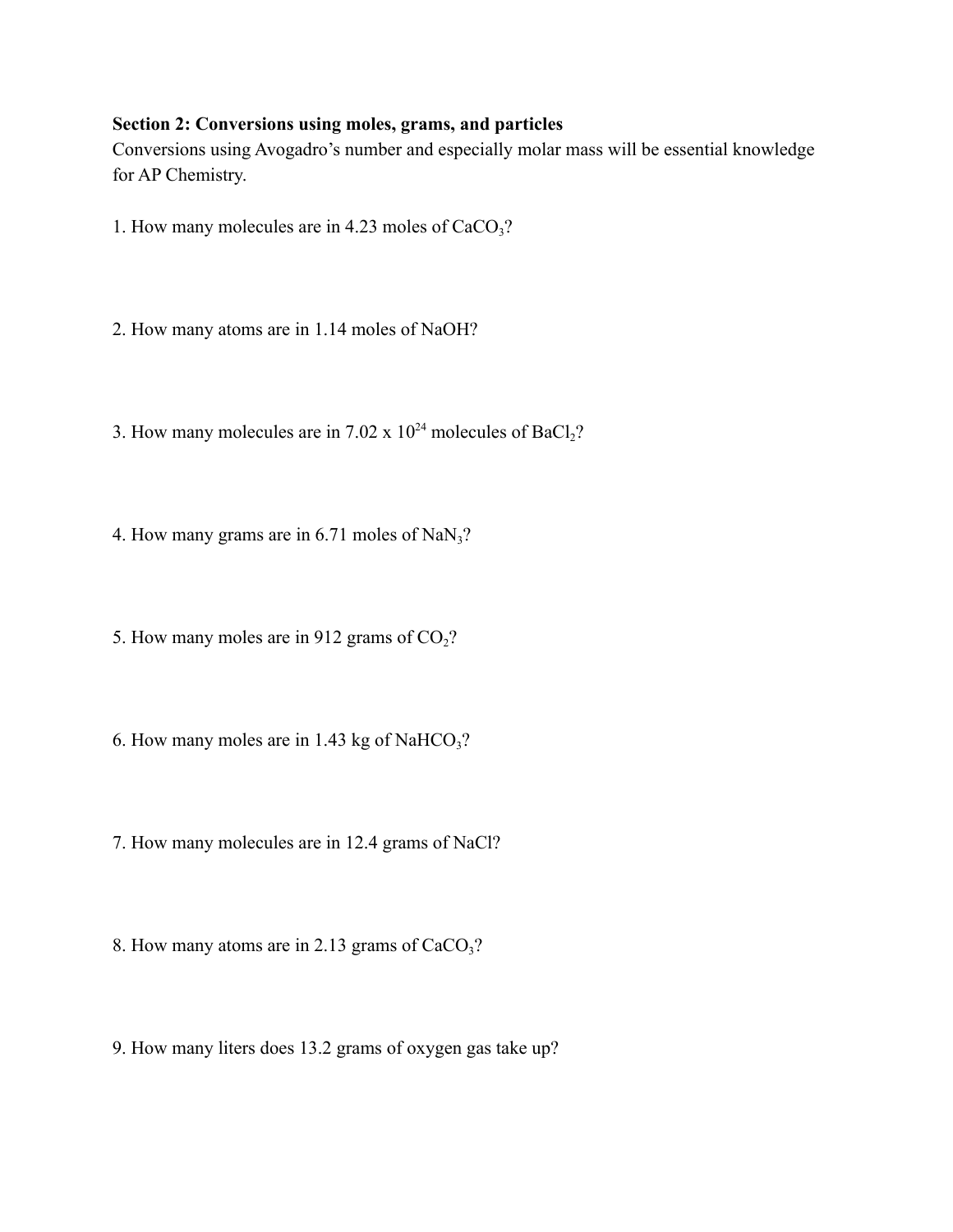## **Section 3: Periodic Trends**

In Honors Chemistry, we spent a lot of time discussing periodic trends. This will be very important this year, as it informs our understanding of bonding and intermolecular forces, which are a substantial part of the AP Exam.

1. In 3-4 sentences, describe atomic size and its trends on the periodic table (down a group and across a period).

2. List C, F, N, and O in order of increasing atomic radius. 3. List P, Se, As, and S in order of increasing atomic radius.

4. List Br, I, F, and Cl in order of increasing atomic radius.

5. In 3-4 sentences, describe ionization energy and its trends on the periodic table (down a group and across a period).

6. List Mg, Sr, Ba, and Ca in order of increasing ionization energy.

7. List Li, Na, Be, and Mg in order of increasing ionization energy.

8. List Ca, K, Cl, and S in order of increasing ionization energy.

9. In 3-4 sentences, describe electronegativity and its trends on the periodic table (down a group and across a period).

10. List F, S, O, and Cl in order of increasing electronegativity. 11. List Si, F, P, and O in order of increasing electronegativity. 12. List Rb, Na, K, and Cs in order of increasing electronegativity.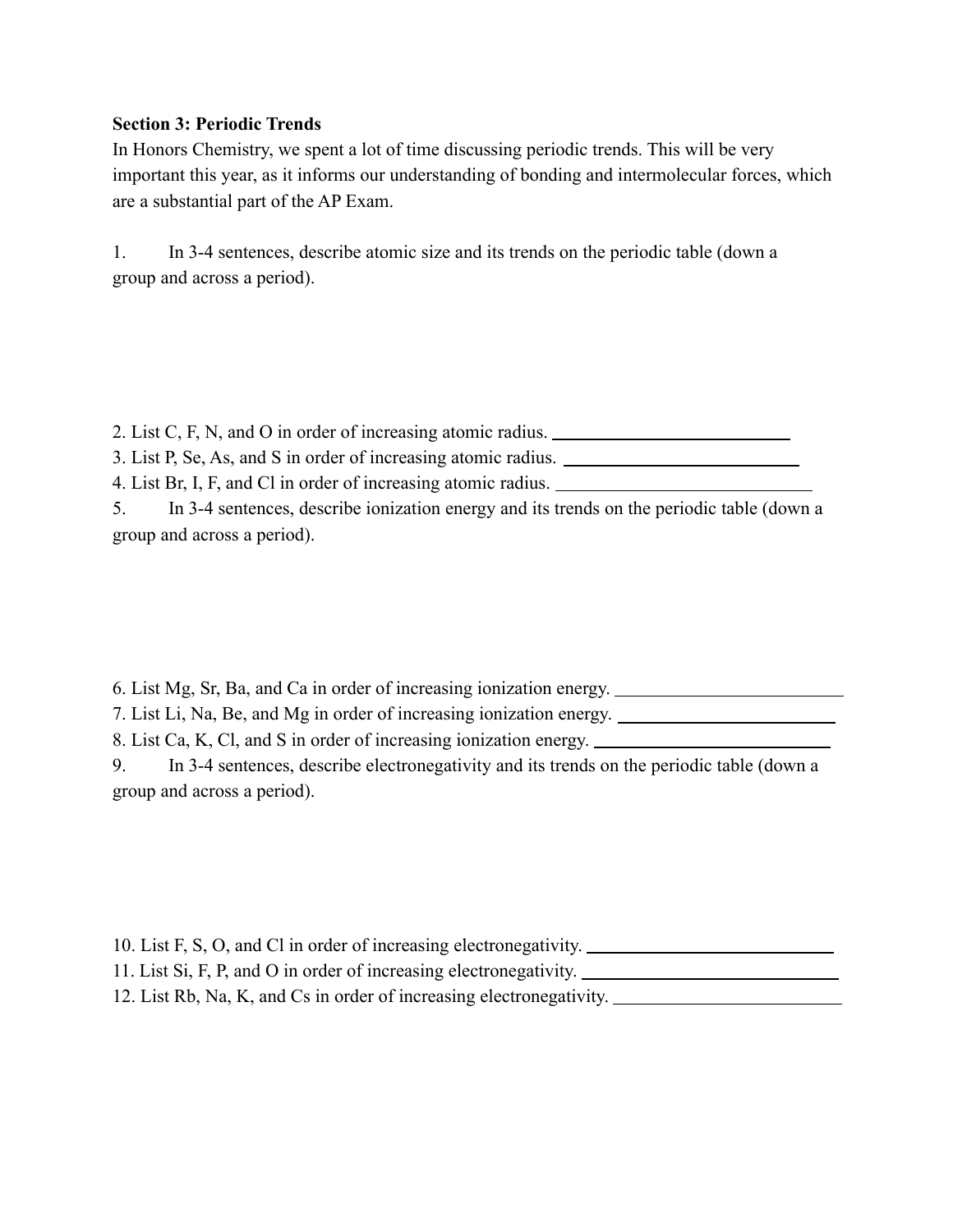# **Section 4: Lewis Structures**

Lewis structures are one of the primary ways in which we depict molecules. These structures will become increasingly complex in AP Chemistry, as we discuss resonance structures and formal charge. With that being said, it will be important to enter the class knowing how to draw basic Lewis structures (including expanded/limited octets and charged species).

*For each of the following, draw the Lewis structure*

| $\mathrm{SiF}_4$ | $\mathrm{NH}_3$  | $\mathrm{SO}_3^{\hspace{0.5mm}2\hspace{-0.5mm}\cdot}$ | $\mathrm{CO}_2$                               |
|------------------|------------------|-------------------------------------------------------|-----------------------------------------------|
| ClO <sub>3</sub> | $\rm N_2$        | $\rm H_2O$                                            | $\rm XeF_{4}$                                 |
|                  |                  |                                                       |                                               |
| $\rm HCN$        | $\rm BF_3$       | $\mathrm{NO_2}$                                       | $\rm SF_6$                                    |
| $\mbox{BrF}_5$   | $\rm{C_2H_4}$    | CH <sub>2</sub> O                                     | $\overline{{\rm PO}_4}^{\hspace{1pt} 3\cdot}$ |
| $\text{ClO}_4$   | CIF <sub>3</sub> | $\rm{C_2H_6}$                                         | $\rm{PCl}_{5}$                                |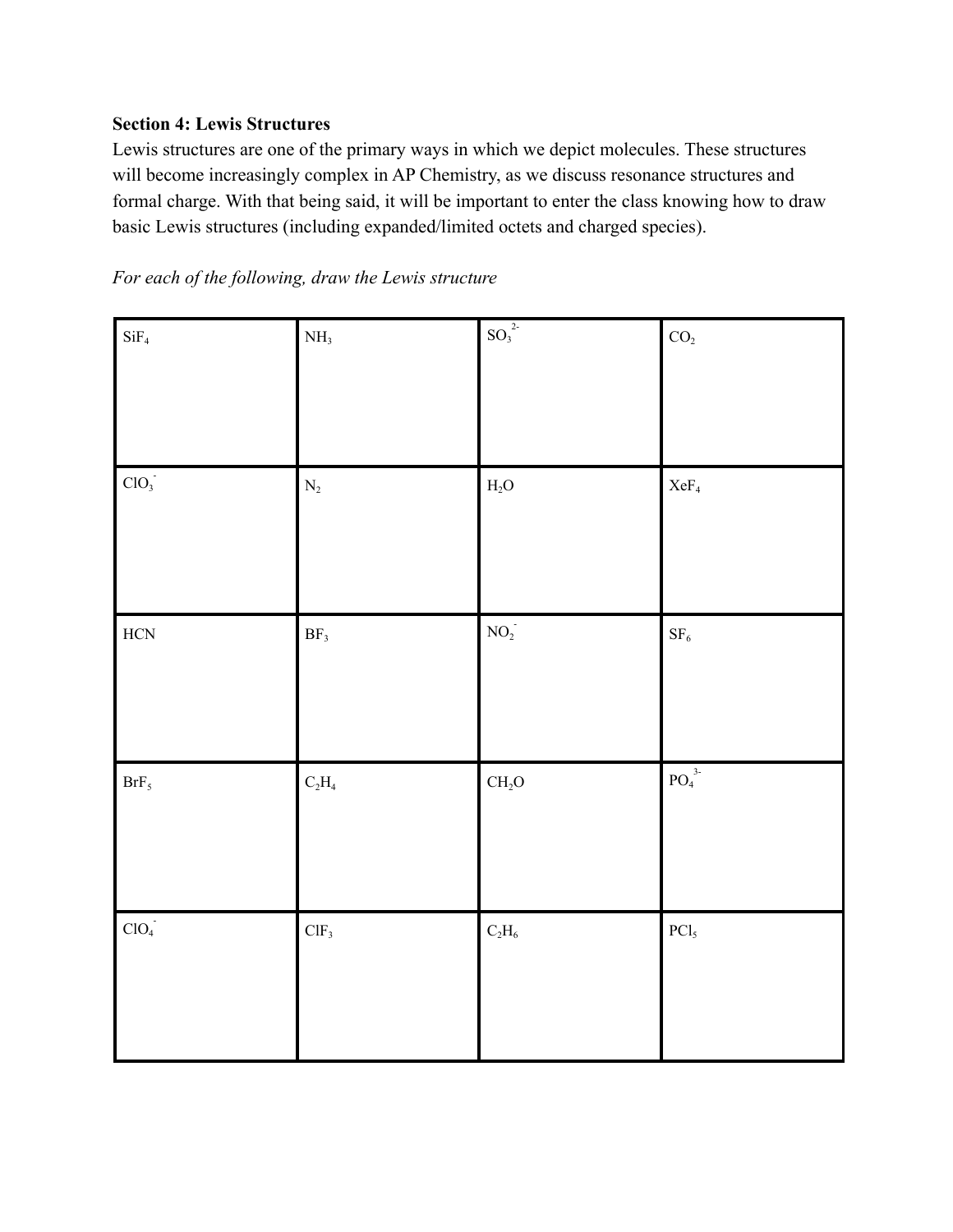# **Section 5: Intermolecular Forces, VSEPR Shapes, and Polarity**

These three interrelated topics are ones that we learned in Honors Chemistry, and are a large part of the AP Exam.

*For each given Lewis structure, identify the shape, whether it is polar or nonpolar, and the dominant IMF (LDF, Dip-Dip, H-Bonding).*

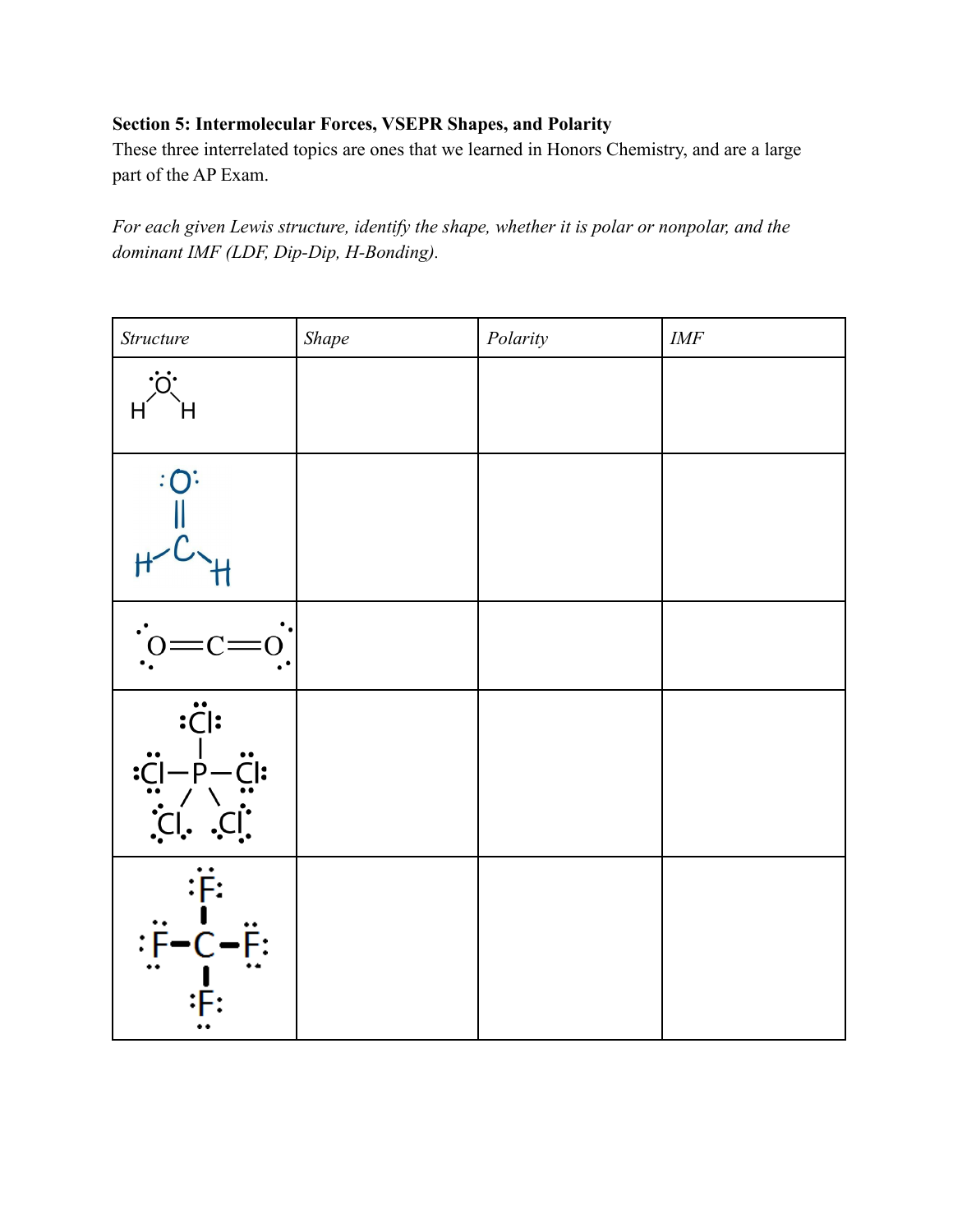## **Section 6: Ideal Gases**

Knowing how to use the ideal gas law not only reinforces the concepts of gas behavior, but is also a good algebraic exercise.

1. 14.2 moles of an ideal gas at STP will take up how much volume?

2. What is the pressure of an ideal gas in atm if 19.8 moles of the gas takes up 1.3 L at 300 K?

3. How many molecules of ideal oxygen gas are present if the pressure of 13.4 L of the gas is 785 torr and the temperature of the gas is 35 degrees Celsius?

4. How many grams of Argon gas are present if the pressure of 6.62 L of the gas is 912 torr and the temperature of the gas is 58 degrees Celsius?

5. What is the temperature of 76.2 grams of fluorine gas if the pressure is 1.34 atm and the volume is 189 mL?

6. What is the pressure in mmHg of 1.45 moles of Krypton gas if the volume is 5.46 L and the temperature is 1200 K?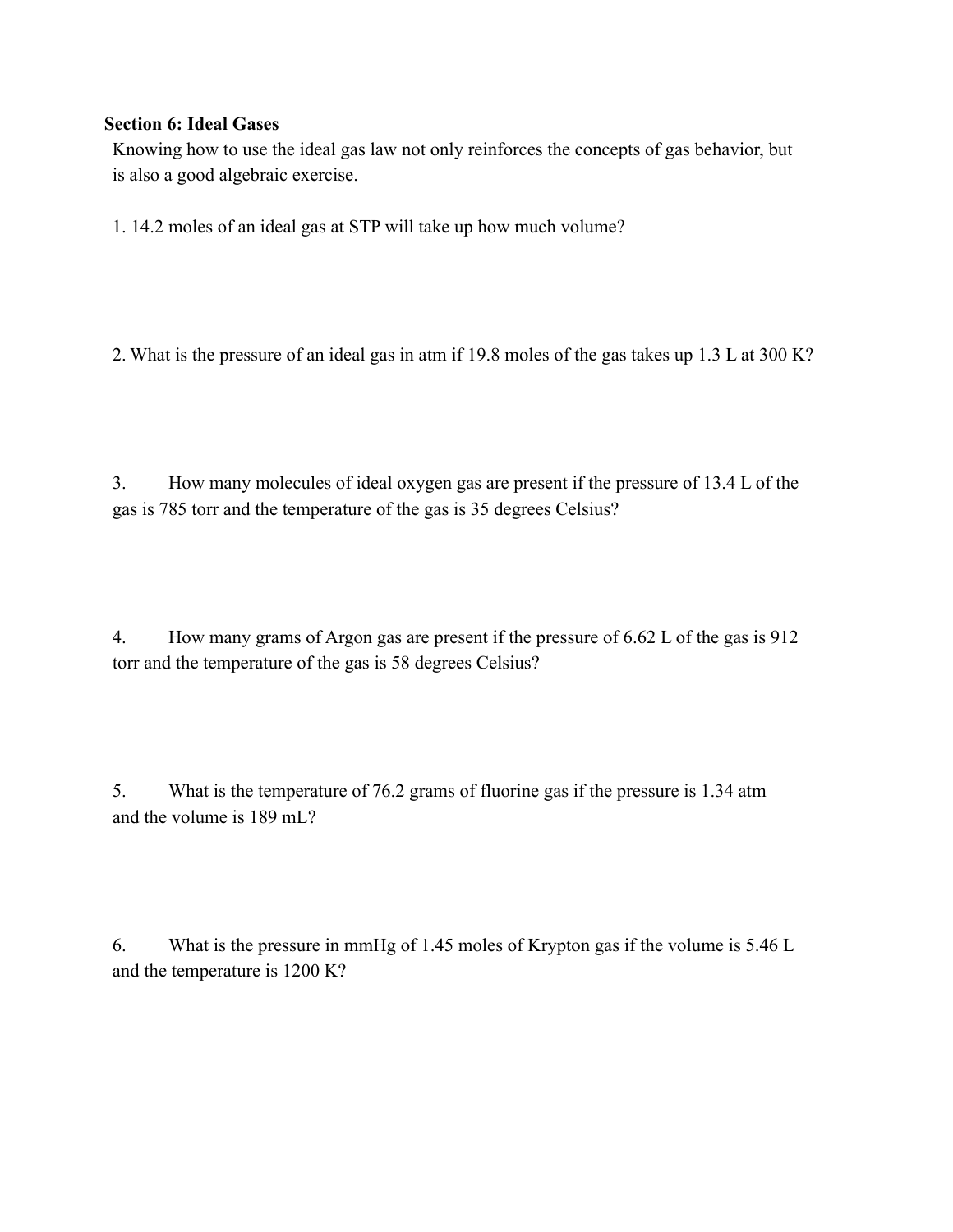# **Section 7: Stoichiometry**

Using balanced equations in order to determine chemical quantities will be important in AP Chemistry. For each of the following problems, you will have to balance the equation yourself.

1. Potassium nitrate reacts with carbonic acid in a double replacement reaction. If 2.4 moles of carbonic acid reacts with excess potassium nitrate, how many moles of potassium carbonate can form?

2. SeCl<sub>6</sub> reacts with oxygen gas to form SeO<sub>2</sub> and chlorine gas. If 6.79 moles of SeCl<sub>6</sub> reacts with excess oxygen, how many grams of chlorine gas can be formed?

3. Aluminum metal reacts with HCl in a single replacement reaction. If 75.2 grams of aluminum metal reacts with excess HCl, how many grams of aluminum chloride can be formed?

4. 45.6 grams of Mercury (II) Hydroxide reactions with 50.6 grams of Phosphoric Acid in a double replacement reaction. Determine the limiting reactant.

5. 192.7 grams of calcium chloride reacts with 178.0 grams of sodium phosphate in a double replacement reaction. Determine the limiting reactant and calculate how many grams of NaCl can form.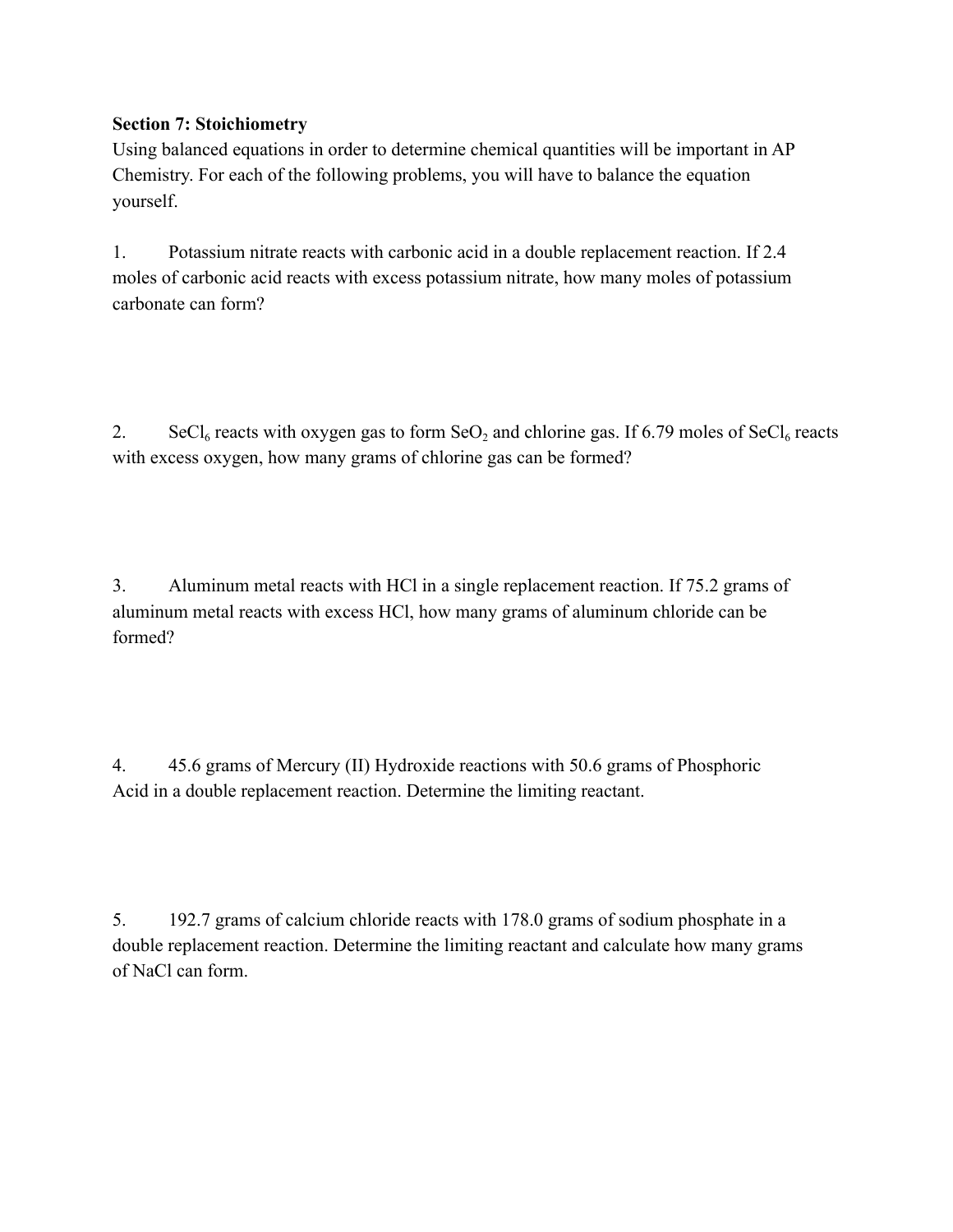## **Section 8: Molarity and Solutions**

This concept is used extensively in AP Chemistry, especially with kinetics and equilibrium.

1. What is the molarity of a solution that has 2.6 moles of solute dissolved in 0.56 L of solution?

2. Calculate the molarity of a KCl solution if 23.4 grams of KCl is dissolved to make 3.67 L of aqueous solution.

3. Calculate the volume of a NaBr solution if 321 grams of NaBr is used to prepare a 7.2 M solution.

4. How many grams of potassium nitrate are required to prepare 512 mL of a 3.0 M potassium nitrate solution?

5. What is the molarity of a sodium acetate solution  $(NaC<sub>2</sub>H<sub>3</sub>O<sub>2</sub>)$  if 902 grams of sodium acetate is dissolved in 6.2 L of water?

6. How many grams of potassium sulfate are in 4.32 L of concentrated 9.0 M potassium sulfate solution?

7. If I have 100. mL of a 12.0 M stock solution of concentrated HCl, what is the concentration of the solution if I dilute it to 1.58 L?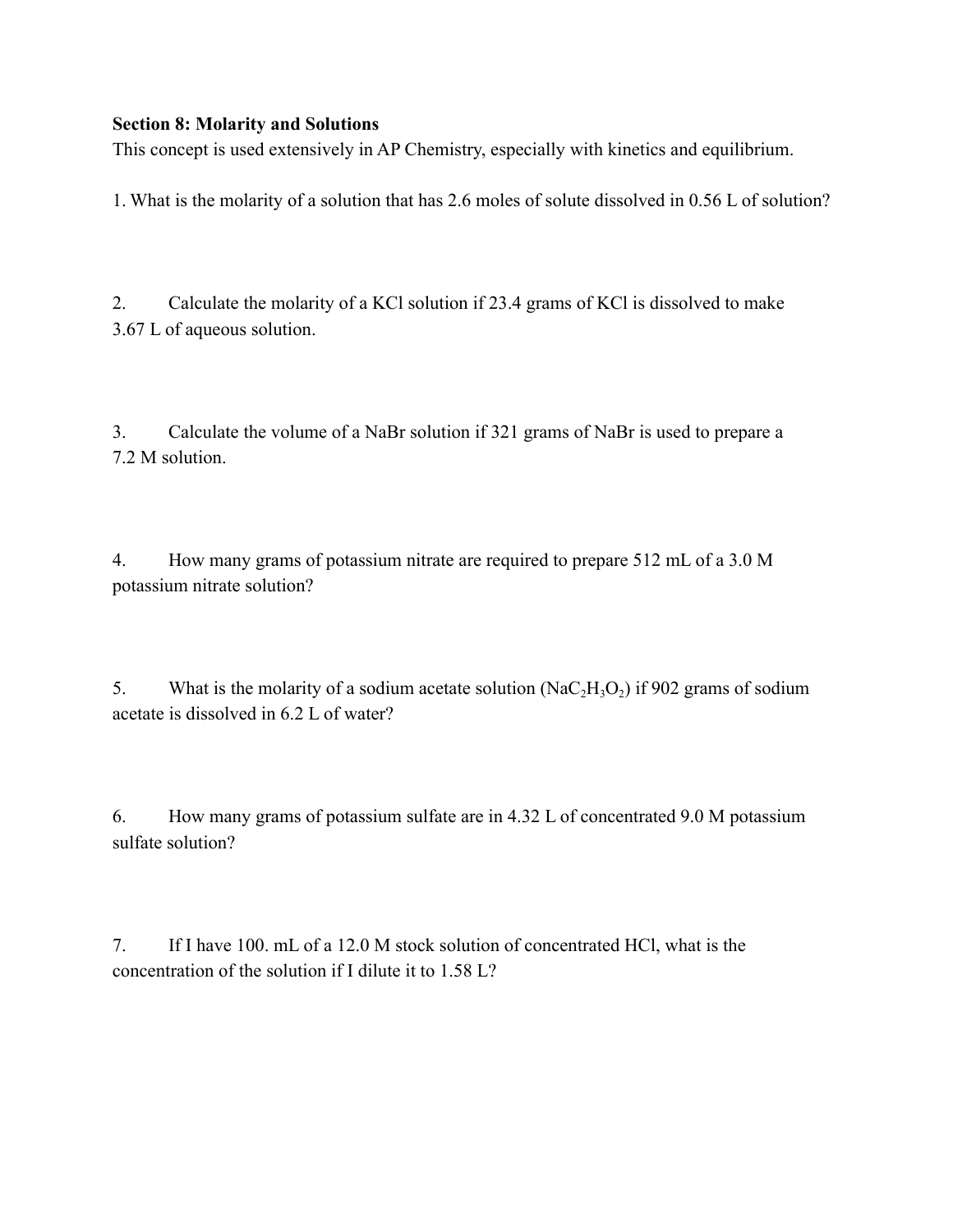#### **Section 9: Thermodynamics**

Thermodynamics studies the exchange of heat in chemical reactions. There are two AP Units dedicated to thermodynamics.

1. Define endothermic reaction and exothermic reaction.

2. How many joules (J) are needed to melt 45 grams of ice? (Heat of Fusion =  $334 \text{ J/g}$ )

3. How many kilojoules (kJ) are released when 5.00 grams of water vapor is converted to liquid? (Heat of Vaporization =  $2260 \text{ J/g}$ )

4. How many Joules (J) are required to heat 12 grams of liquid water from 25 degrees Celsius to 34 degrees Celsius? (Specific Heat of Water =  $4.184 \text{ J/g-C}$ 

5. Calculate the standard heat of reaction for the following reaction:  $CH_4(g) + Cl_2(g) \rightarrow C(s, diamond) + 4HCl(g)$ 

• $\Delta H_f^{\circ}(\text{CH}_4(g)) = -74.86 \text{ kJ/mol}$ 

• $\Delta H_f^{\circ}$ (*C(s, diamond)*) = 1.9 kJ/mol

 $\cdot \Delta H_f^{\circ}(\text{HCl}(g)) = -92.3 \text{ kJ/mol}$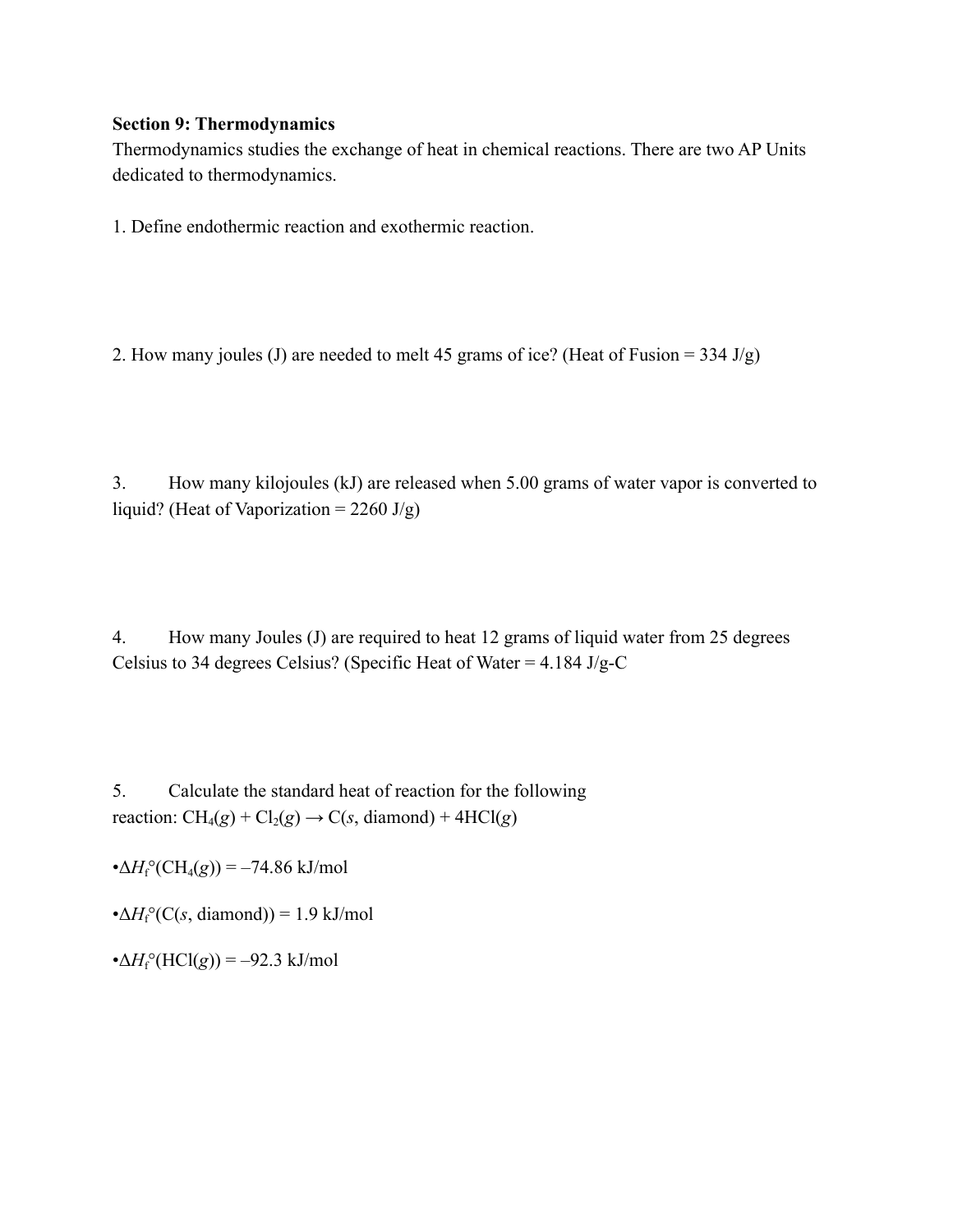**Section 10: Acids and Bases (Strong)**

Useful Info  $pH + pOH = 14$  $pH = -log[H^+]$  $pOH = -log[OH^{-}]$  $[H^+] = 10^{-pH}$  $[OH] = 10^{-pOH}$  $[H^+][OH^-] = 1.0 x$  $10^{-14}$ 1. What is the pH of a 0.0235 M HCl solution?

- 
- 2. What is the pOH of a 0.0235 M HCl solution?
- 3. What is the pH of a  $6.50 \times 10^{-3}$  M KOH solution?
- 4. What is the pOH is a  $6.50 \times 10^{-3}$  M KOH solution?
- 5. What is the concentration of  $H^+$  ions in an HBr solution that has a pH of 3.22?
- 6. What is the concentration of OH-ions in an HBr solution that has a pH of 3.22?
- 7. What is the concentration of  $H^+$  ions in an NaOH solution that has a pH of 12.4?
- 8. What is the concentration of OH-ions in an NaOH solution that has a pH of 12.4?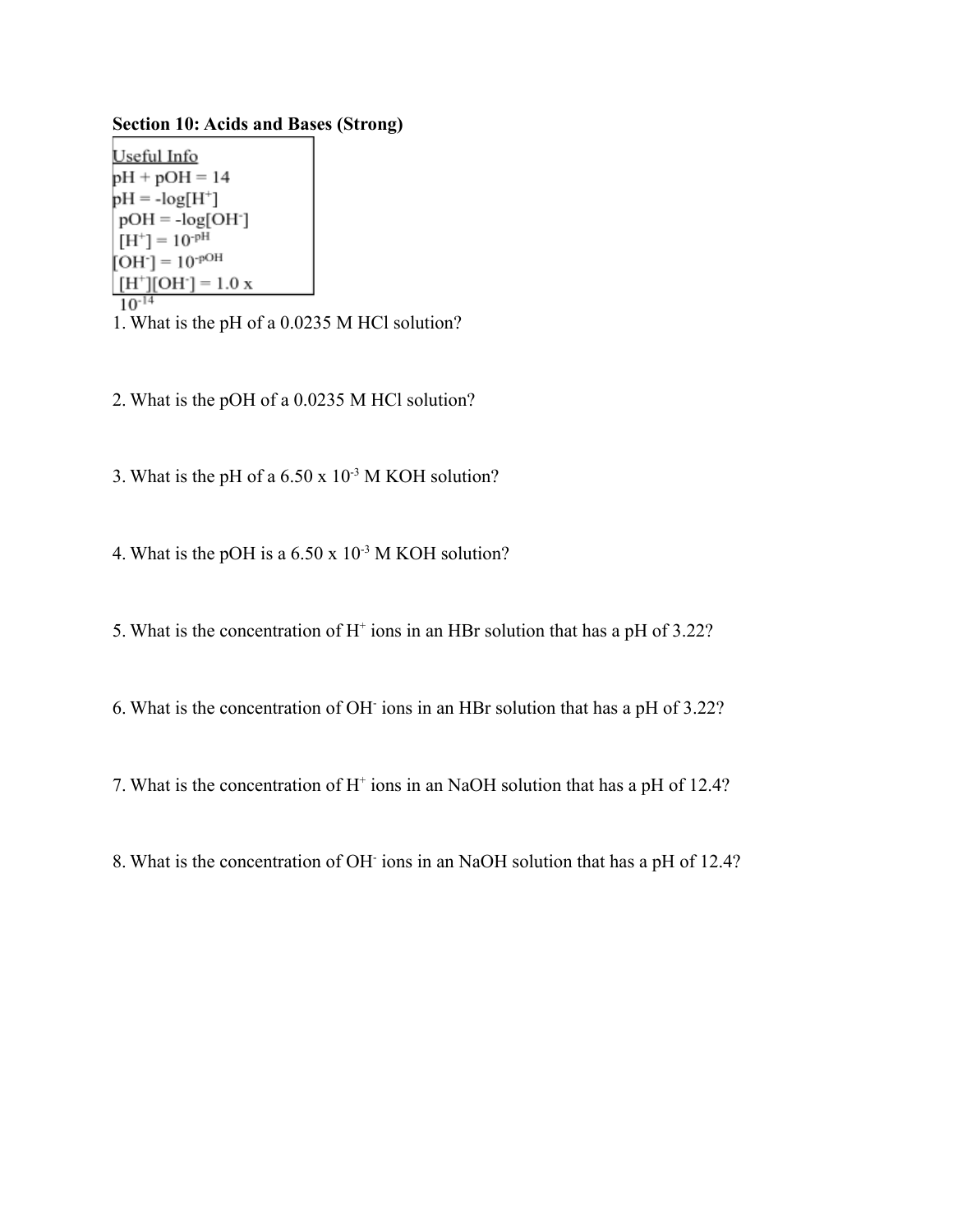# **Section 11: Lab**

We will be doing lab experiments for every unit in AP Chemistry. Some lab techniques we are already familiar with, while some will be new. Going into the year, it will be important to have a basic understanding of the lab equipment that we will be using.

*For each lab instrument, draw a sketch of the instrument and briefly explain its function.*

| Instrument         | <b>Sketch</b> | <b>Function</b> |
|--------------------|---------------|-----------------|
| Balance            |               |                 |
|                    |               |                 |
|                    |               |                 |
| Erlenmeyer Flask   |               |                 |
|                    |               |                 |
|                    |               |                 |
| Beaker             |               |                 |
|                    |               |                 |
|                    |               |                 |
| Stirring Rod       |               |                 |
|                    |               |                 |
|                    |               |                 |
| Graduated Cylinder |               |                 |
|                    |               |                 |
|                    |               |                 |
| Filter Paper       |               |                 |
|                    |               |                 |
|                    |               |                 |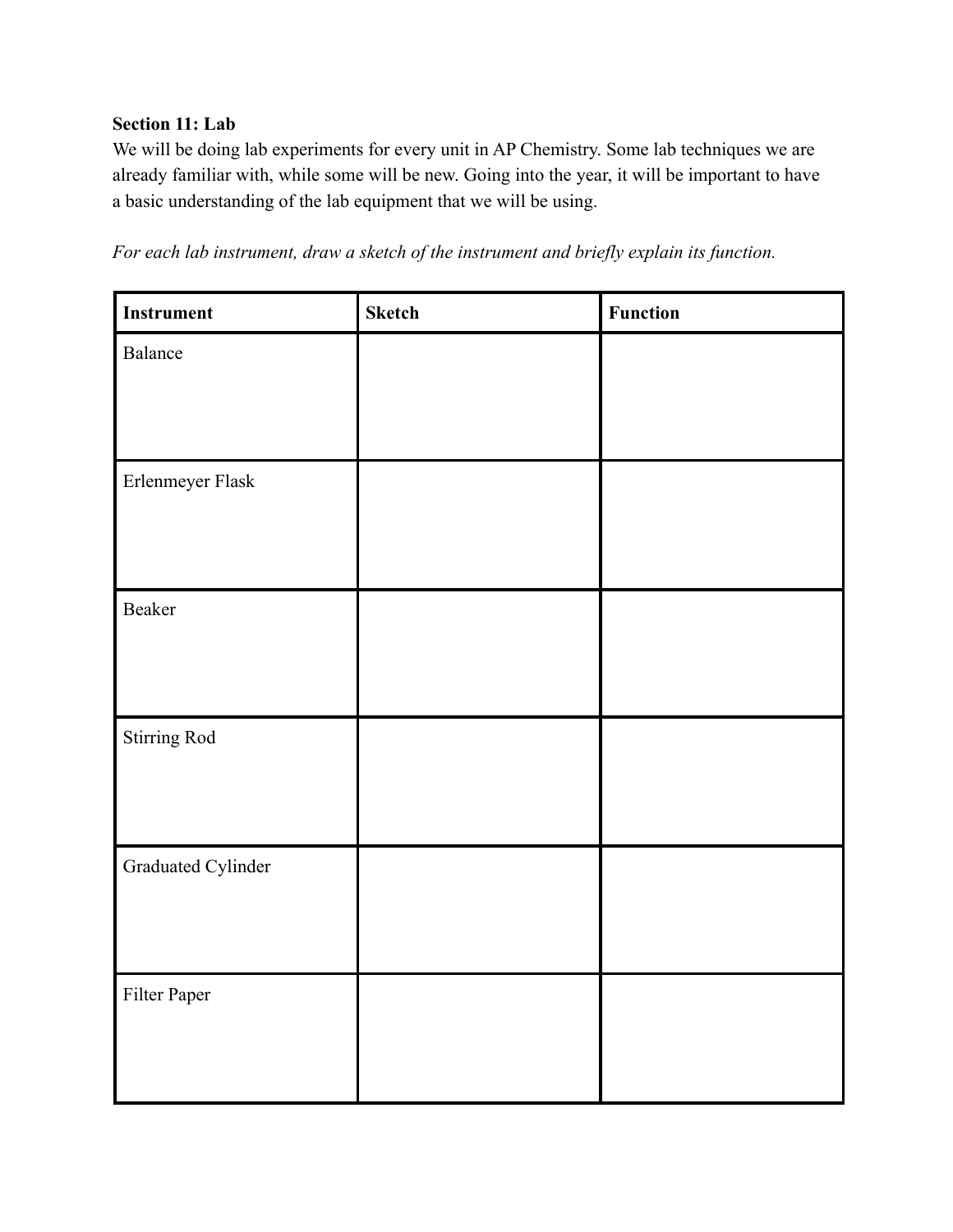| <b>Buret</b>         |  |
|----------------------|--|
| Pipet                |  |
| Chromatography Paper |  |
| <b>Bunsen Burner</b> |  |
| Ring Stand           |  |
| Crucible             |  |